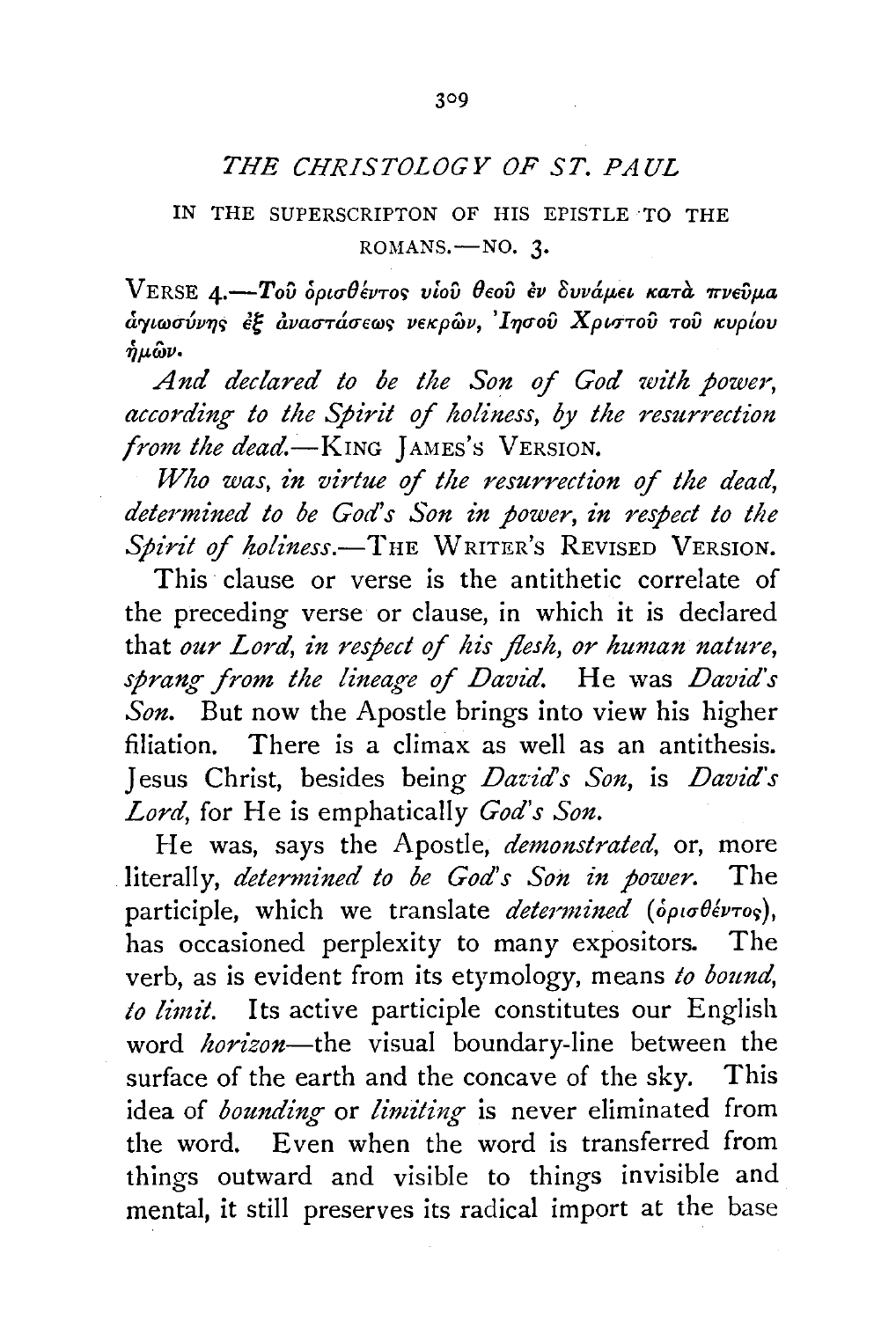of all its developments. It means *to mark off by boundan·es, to separate, to part, to pass between, to limit, to mark* off (by or to the eye of the intelligence), *to determine* (either intellectually or volitionally), *to come to a determinate conclusion, to settle* (with one's self), *to fix, to ordain, to appoint, to define.* In some of these significations the primary idea is sufficiently prominent, and in the others it is so essentially inherent, that if, in the use of analogical terms employed in translation, the idea of *bounding*, *limiting, determining* be completely lost sight of, and thus the mind be allowed to wander at its own sweet will over the entire area of import analogically suggested, a notion will be formed that is inconsistent with the essential nature of the word. When the word may be translated *to mark* off, *to determine, to define,*  its native force is conspicuous. But when it is desirable or convenient to render the term *to settle* (with one's self), *to fix, to ordain, to appoint,* these phrases must be regarded as involving some legitimate development of the idea of *bounding* or *determining*; otherwise justice will not be done to the original conception.

Such being the idiosyncrasy of the word which is employed by the Apostle, there is unlikelihood attaching to that interpretation of the phrase which represents it as meaning, "who was *constituted* God's Son." Crell gives the interpretation, making doctrinal capital out of it. So do Schlichting and Limborch. The same interpretation has been revived by some modern expositors : by Meyer, for instance, who, however, modifies the apparent obnoxiousness of its doctrinal import by representing it as meaning, *who was, for the knowledge and conviction of men, instated and*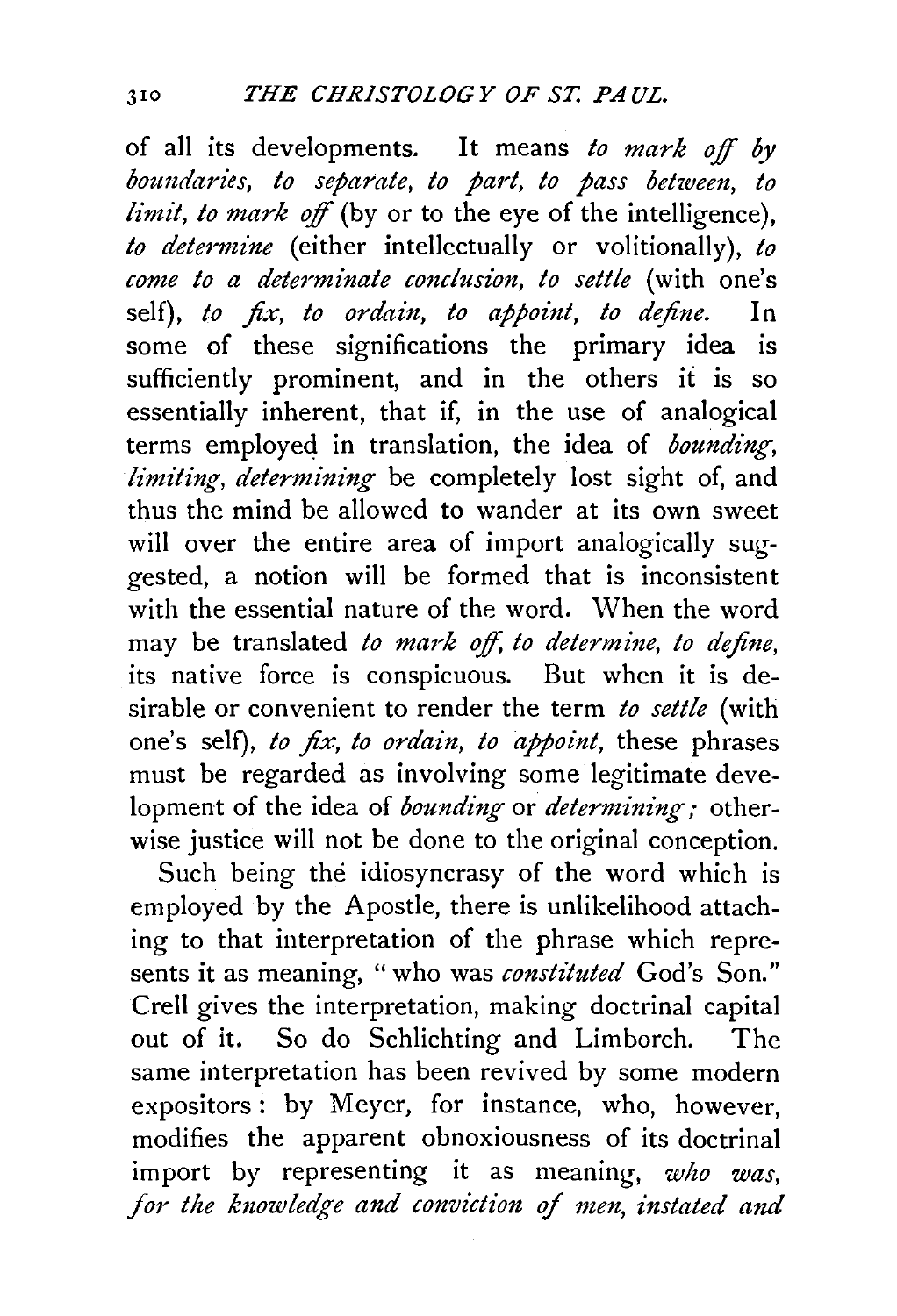legitimated, installed and enthroned as God's Son. Fritzsche's interpretation is nearly coincident.<sup>1</sup> So is Tholuck's—that into which, in antithesis to his former opinion, he settled in his fourth and fifth editions. He distinguishes between our Lord's *ideal* and his *real*  Sonship, that is, his Sonship as independent of the categories of time and space, and his Sonship as under these categories ; and he supposes, of course, that the latter is referred to. De Wette draws a similar distinction, though not with the same doctrinal significance ; and other expositors besides. But it is a most infelici- . tous representation and rendering; not only pregnant with doctrinal perplexities, but, when strictly pressed, philologically inconsistent with the distinctive nature of the word. It shuts the door upon the idea of *demarcation,* inherent and prominent in the essence of the word. And besides, it diverges far and wide from the import which is actually attached to the word in the other passages in which it occurs in the NewTestament. <sup>2</sup>

The translation of Felbinger, "who was *ordained* a son of God," is almost equally objectionable, whether the *ordination* be regarded as something equivalent to *appointment* or as something equivalent to *investiture*. The Greek word has nothing in its nature that naturally suggests *a putting in order*—the fundamental idea of *ordination.* 

It is true that the term may, in some of its applications, be freely translated *ordain.* It is thus rendered in King James's Version, as well as by Felbinger, in Acts x. 42, " He commanded us to preach unto the peaple, and to testify that it is he which was *ordained* 

<sup>• «</sup> Constitutum, nimirum inter homines."

<sup>•</sup> See Luke xxii. 22 ; Acts ii. 23; x. 42; xvii. 26, 31 ; Heb. iv. 7•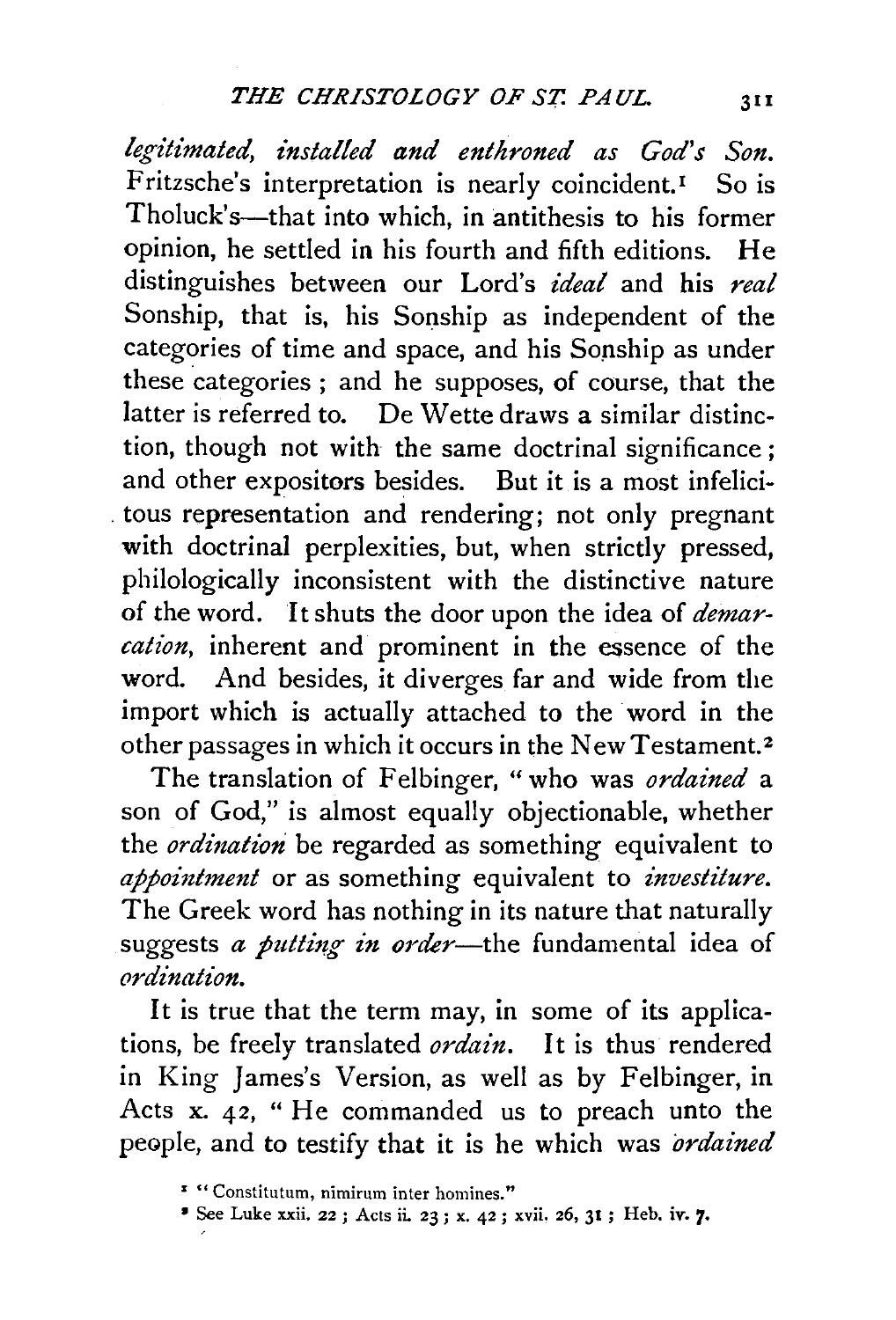of God to be the judge of quick and dead." Here the translation is admissible; and yet it is imperfect; for the real idea of Peter is that Christ has been *determinately marked off*, namely, from all other beings, to be the Judge of quick and dead. It was in the way of being thus *determinately marked* off for the office, that He was *ordained* or *appointed* to it. The word receives the same translation in Acts xvii. 31, "He hath appointed a day, in the which he will judge the world in righteousness by that man whom he hath *ordained;*  whereof he hath given assurance unto all men in that he hath raised him from the dead." The Father *marked off,* from all others, for the office the Man whom He raised from the dead. *Ordained* is here admissible only as a free translation. But, as such, it is good; and so is *appointed-the* translation of Tyndale, the Geneva, Mace, Worsley, Wakefield. The idea of *demarcation*, however, should never be lost sight of. There are no other passages in the New Testament in which the word is translated *ordain.* In all the other instances of its occurrence it is rendered, in harmony with its native import, either to *determine* (Luke xxii. 22 ; Acts ii. 23 ; xi. 29; xvii. 26), or *to limit* (Heb. iv. 7).

The Vulgate translation of the word intensifies the idea of *ordination* or *appointment:* it is *"predestinated."*  It does not seem to have arisen from any tampering with the original text, but from the translator's imperfect conception of the Apostle's idea. He had supposed that the term meant *ordained* in the sense of *foreordained.* The translation has occasioned almost infinite annoyance to such expositors as either could not or would not make use of the Greek text. Thomas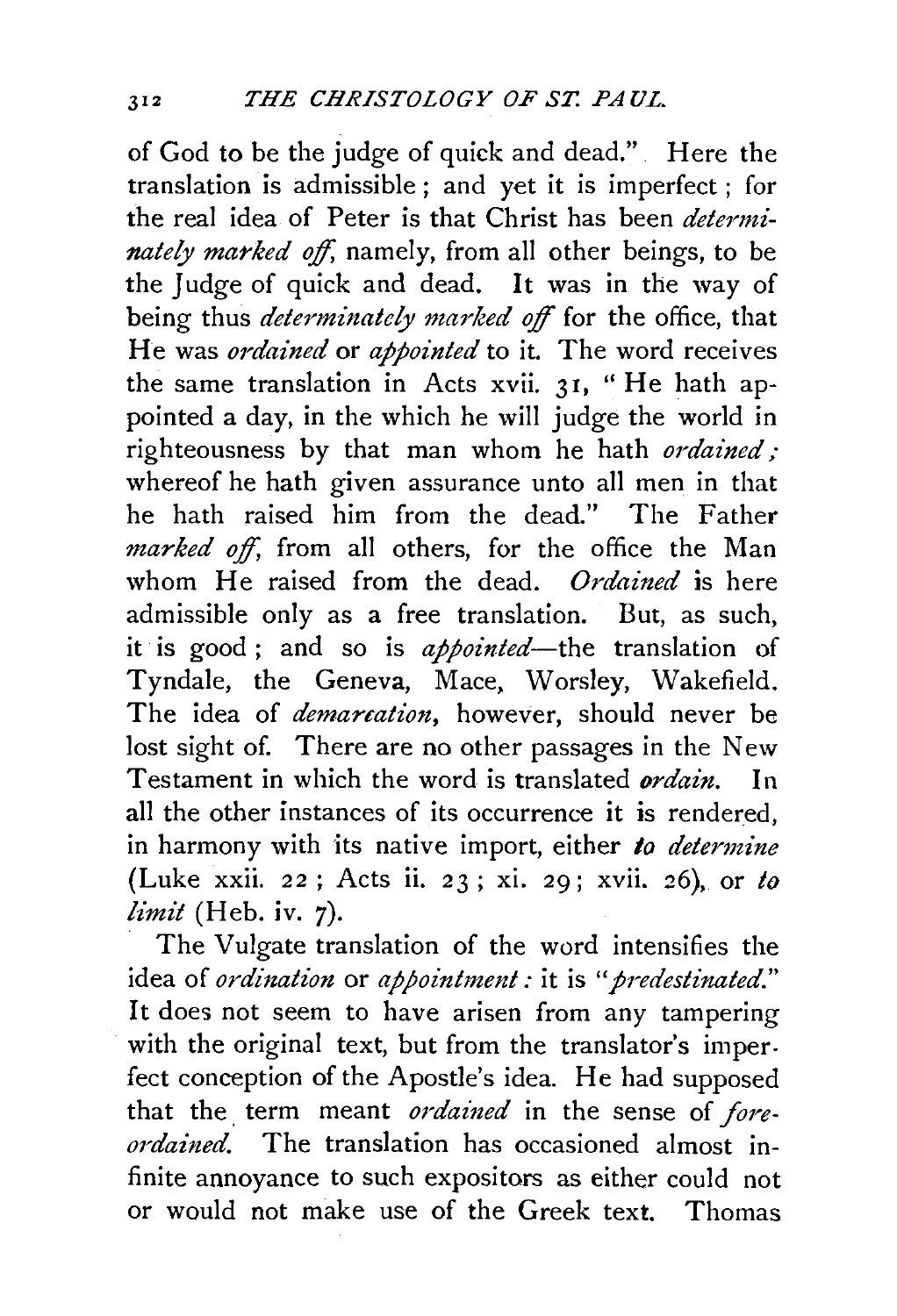Aquinas in particular, in his long *Lection* on the verse, twists himself writhingly hither and thither to reconcile the idea involved with the doctrine that our Lord was from eternity God's Son. After multitudinous distinctions he lands himself in the conclusion *that although the person of Christ was always the Son of God,* yet, since He was not always *the Son of God in human nature,* He might and must, as viewed in connection with this adjunct, be regarded as a manifestation of ineffable grace, and hence as a fitting object of predestination. Augustine long before Aquinas, and Este long after him, were both of them greatly perplexed. Yet Basil Cooper renders the clause, "thepredestinate Son of God in authority," and explains the passage as meaning, "predestinated before the world began to be the Judge of the whole earth, upon the resurrection of the dead, as the Son of God in authority." Moses Stuart, too, convinced, as Bengel had been before him, that he had found in Psalm ii. *7*  the Apostle's own key to the expression, renders it, '' the decreed Son of God ·with power." He did not notice that the *decree* which the Messiah declares in the Psalm has not, so far as its object is concerned, a particle of reference to his Sonship. The words, ''Thou art my Son; this day have I begotten thee," are only *the preamble of this statute* or *decree.* The thing decreed is expressed in Verses 8 and 9·

But why rush into mazes of exegetical, philological, and doctrinal perplexity ? The word has manifestly just its natural meaning in the passage before us, who was *marked o/f as God's Son in power,* who was *determined to be Goa's Son in power-thus* marked off and determined, *to* the observation or intellectual perception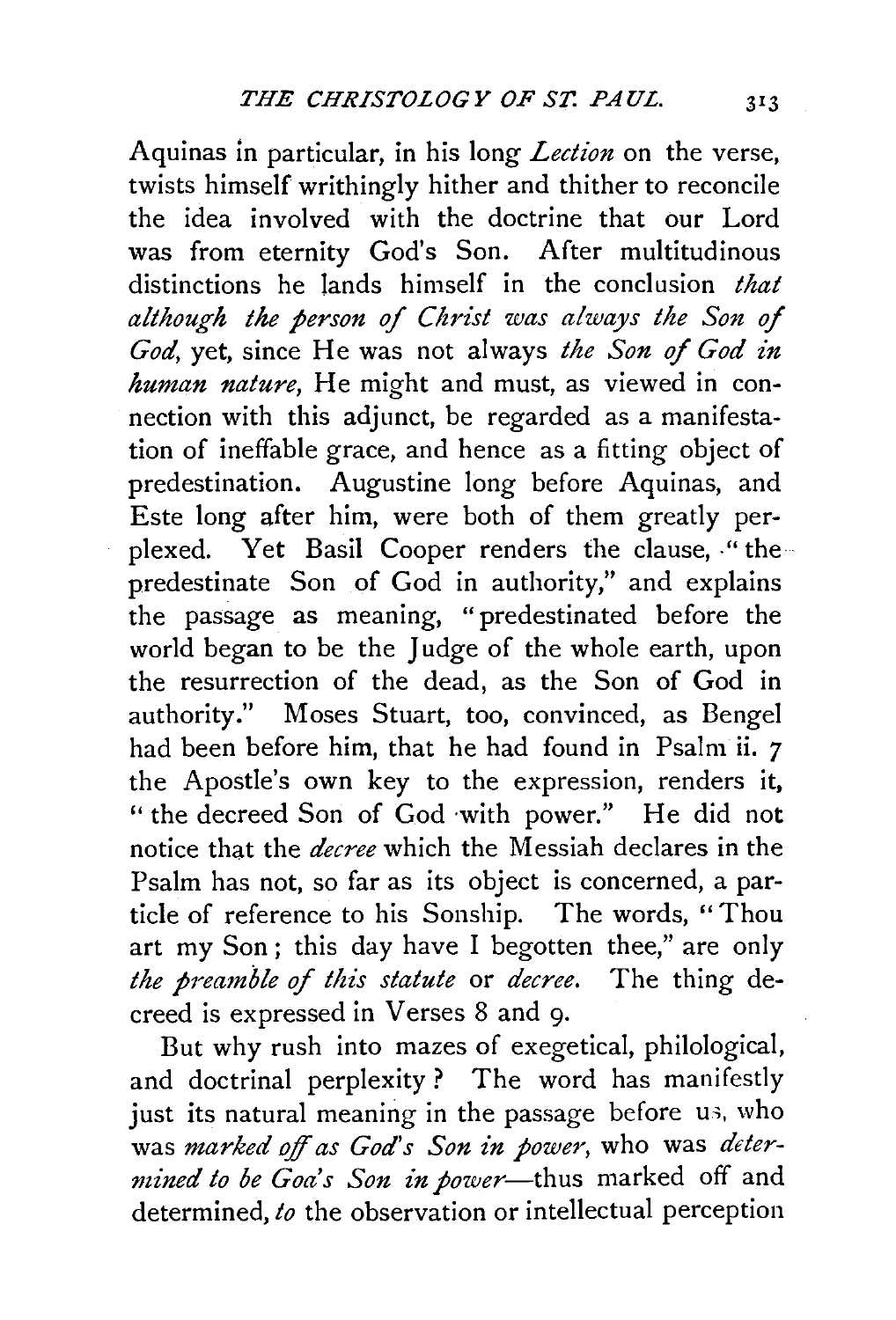of all who choose to give heed to the facts of the case. This, the natural and native meaning of the word, was seized with singular unanimity by the Greek expositors, though freely expressed. Chrysostom asks the question, "What is this participle? What does it mean?" And then he answers his own query thus: It is *demonstrated, manifested, determ£ned, confessed by the judgment and decision of you all.<sup>1</sup>* The beginning, in particular, of his answer is admirable. It excellently explains, in a free and easy manner, and on other, though parallel, lines, the Apostle's word. But in the end he rather runs off his own lines, and confounds what ought to be with what is. Theodoret judiciously confines his explanation to one parallel word, " he was determined *and demonstrated*<sup>2</sup> to be the Son of God." CEcumenius gives two words on two parallel lines, *"demonstrated* and *manifested."* 3 Theophylact explains the word on three parallel lines, " *demonstrated, confirmed, determined.*" <sup>4</sup> Photius gives his explanation still more freely, thus : "who was made known, who came to the knowledge of men ;"5 running unconsciously into the representation of the Syriac Peshito, "was known." Our English Version, got from Tyndale through the Geneva, " *declared* to be the Son of God," is too free, though lying in the right direction. It was Beza's Version ; and he got it from Erasmus. Luther's Version is preferable, though still too free, and though marred by the juxtaposition of an unfortunate indefinite article, "and *shewn* to be a Son of God." 6

Some, such as Sadolet, Castellio, Colenso, render the

<sup>6</sup> Und erweiset ein Sohn Gottes.

<sup>I</sup>oux9ivro~:, U11'0tflav91vro~;, rept9ovro~;, *op.oXoy1j9SVTO!; 1!'apa r;js U11'UVTWV yvwp.1jr; rai*  $\psi$ ήφου. <sup>2</sup> αποδείχθη. <sup>3</sup> αποδειχθέντυς και αποφανθέντος.

<sup>4</sup> αποδειχθέντος, βεβαιωθέντος, κριθέντος.

s i11'tyvwaflivro~;, •ic *yvwatv civ9pw11'ot!:* iAeovro~;.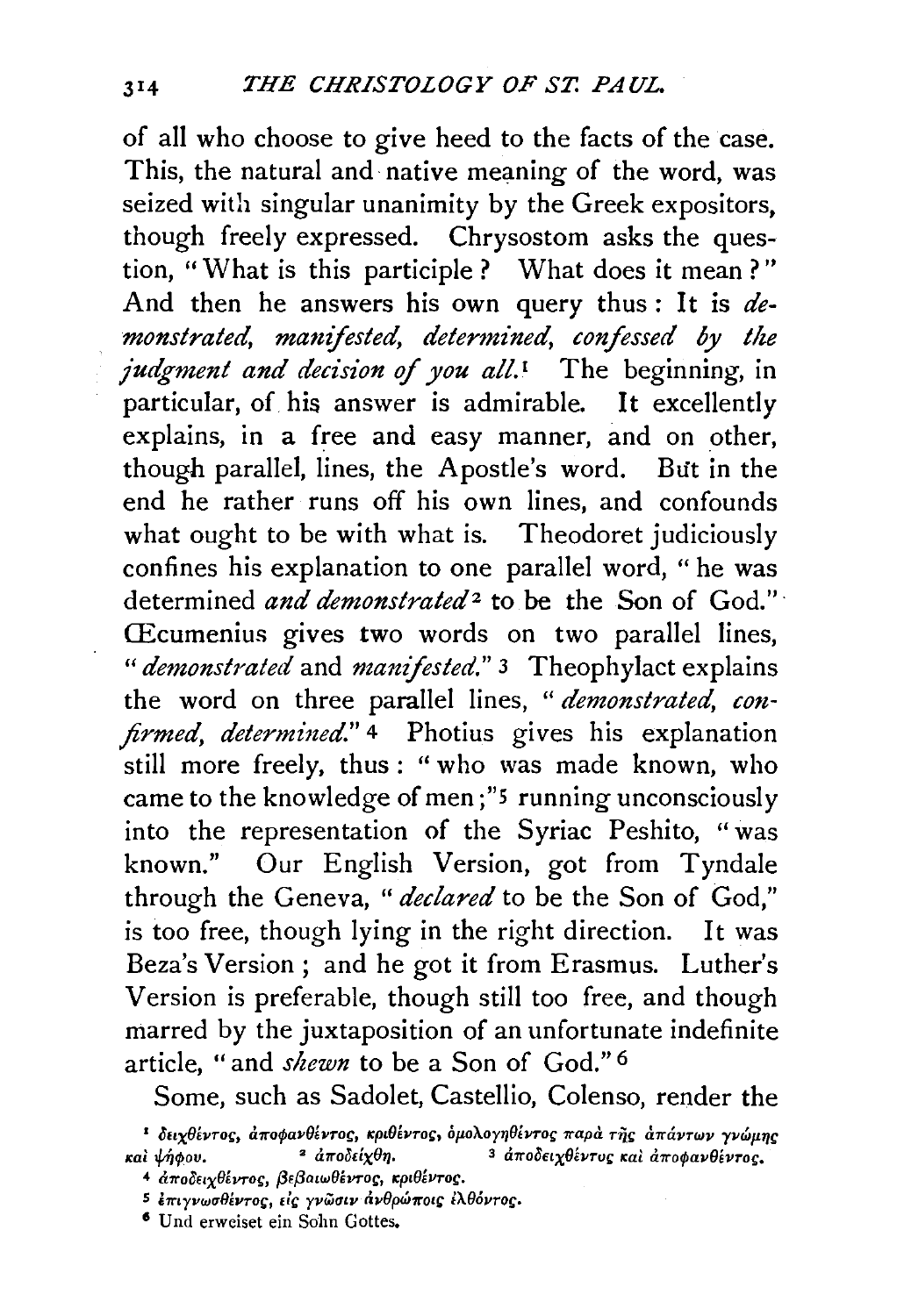word *defined-an* admirable translation, etymologically viewed. But conventional usage will not admit of it. Belsham renders it *distinguished*; Umbreit, *separated*, *sundered off*—a strained interpretation, losing sight of the intended objectivity of aim, in relation to man's convictions, which is embedded in the Apostle's word. . Stolz translates it *verified-a* good idea, but far too free. Van Ess renders it *confirmed-also* too free; Taylor, *ascertained-also* too free.

It is difficult to find a perfect translation, so varied are the·relationships that get attached to corresponding terms in different languages. But the word *determined*  is, perhaps, as good a rendering as our language can supply  $-$ " who was *determined* to be God's Son." The only objection to its use is the possible equivoque, as if there might be a reference to Christ's own volitional selfdetermination, instead of that determinate marking-off that is realized *in* the minds and *to* the minds of others.

Our Lord *was determined to be*, not *a son of God*, but *God's S01t.* We do not require to say, in our English idiom, *the Son of God,* for we can reproduce to a nicety the anarthrous and yet definite idea of the original.

He *was determined to be God's Son" in power."* The expression, *in power,* seems to be an adjunct to the designation, *God's Son,* and involves a tacit antithesis to the infirmity that was characteristic of our Lord, in so far as He was *David's Son.* 

A considerable number of expositors regard the phrase as connected adverbially with the participle *determined;* and hence they translate it *powerfully* Reiche incorrectly says that Theodoret took this view. But it was the view in which Luther ultimately landed.<sup>1</sup> And it was Beza's too  $2$ —the view which, on the whole,

<sup>1</sup> Kräftiglich erweiset. <sup>•</sup> Declarato potenter.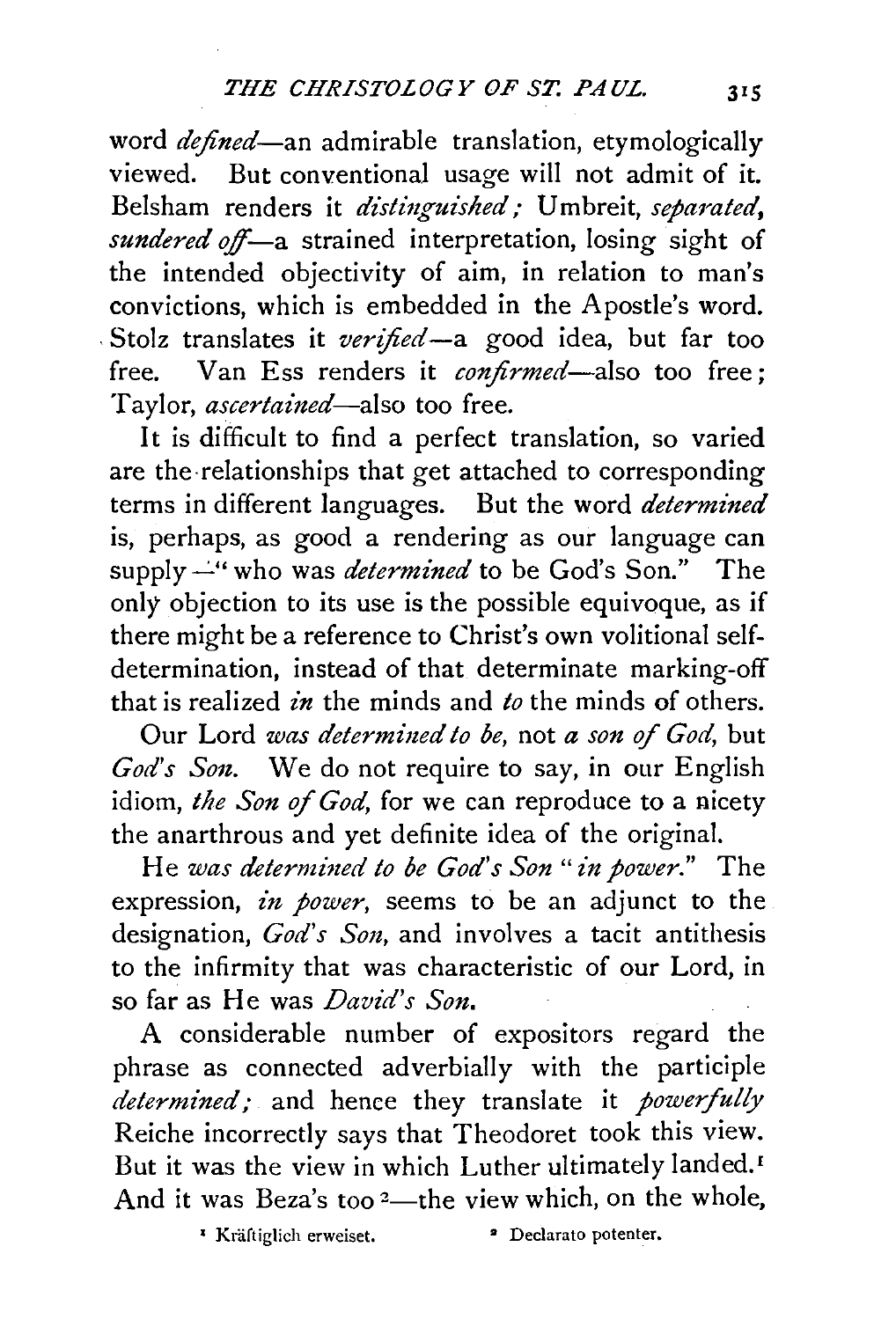he preferred. It was adopted in the Geneva Version ;<sup>1</sup> and in the Dutch, old, new, and newest. It is taken by Zinzendorf, Bolten, Koppe, Terrot, Naebe, Meyer, Bisping, Ewbank. Taylor takes substantially the same view, explaining the phrase as meaning, " in a glorious and convincing manner." So Turretin-" modo potentissimo." So Macknight-" with great power of evidence;" Winzer-" ita ut ejus rei plenissima et certissima fides ; " Oltramare-" de manière à ne laisser aucun doute la-dessus." It is, however, an interpretation which derives its chief plausibility from a mistaken view of the precise import of the participle. If the participle had, in virtue of its idiosyncrasy, literally meant *proved, evidenced,* or *demonstrated,* then it would have been natural to have represented our Lord as *powerfully demonstrated to be God's Son,* or as *proved in a powerful manner to be God's Son.* But since the idiosyncrasy of the participle is different, we cannot accept this adverbially qualitative interpretation of the adjunct phrase. Our Lord was *distinctly* and *clearly,* but not *mightily* marked off as God's Son. He was *distinctly* and *clearly* and *convincingly*, but not *mightily* determined to be God's Son. We do not *mightily determine* or *define,* any more than we *mightily appoint.* 

Other interpreters connect the phrase with the participle, not qualitatively, but instrumentally, so as to denote the means employed to effect the specified demarcation and consequent demonstration-determined *in an element of power*, or *by means of an exertion of Divi1ze power, to be God's Son.* The power referred to is that which was exerted in our Lord's resurrection. This is the interpretation of Calvin, Locke, De Dieu, Böhme, Reiche, Tholuck ultimately, Olshausen, Um-

• "Declared mightily."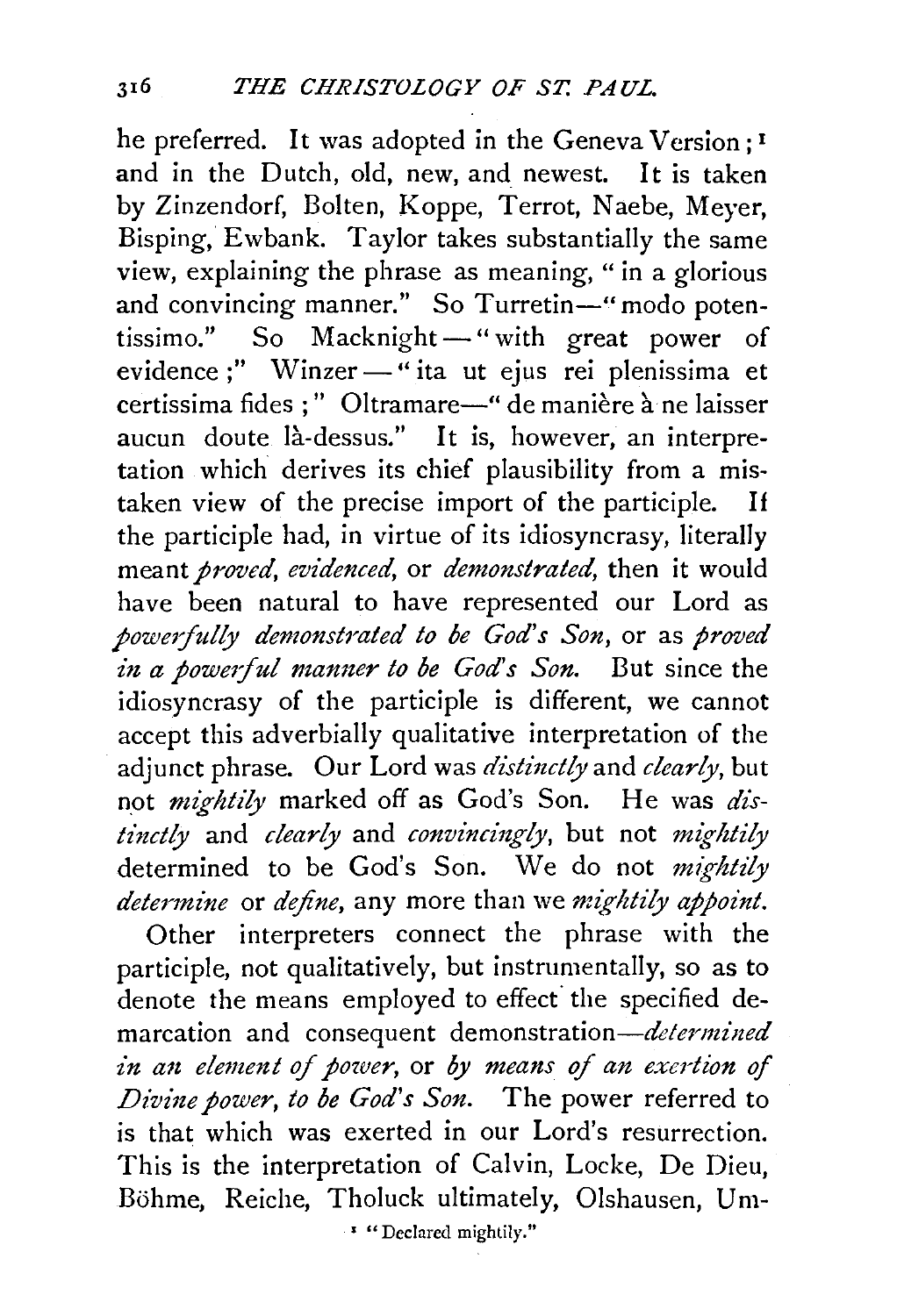breit, Vaughan, &c. Chrysostom, too, followed by CEcumenius and Theophylact, understood the expression instrumentally ; only he and his followers did not suppose that it refers to the Divine power exerted in our Lord's resurrection. They supposed that it refers to the miracles which He wrought. *"In power,"* says Theophylact ; "that is, by the power of the miracles which He performed." Theodoret likewise understood the phrase instrumentally, but in a method somewhat different. Interlacing the phrase with the immediately succeeding expression, he thought that the Apostle meant that our Lord was demonstrated to be God's Son *by means* of *the power exerted by the Holy Spirit*  after his resurrection from the dead. But all these interpretations, and others kindred to them, so far as the idea of the instrumentality of power is concerned, are objectionable in consequence of the peculiar inter-relation of the clauses of the verse. That of Theodoret and that of Chrysostom proceed on the assumption that the following expression, *according to the Spirit of holiness*, is not antithetic to the expression in Verse 3. *according to the flesh,* but refers to the third Person of the Godhead. And that of those who admit. the antithesis referred to, or whose interpretation, at all events, does not postulate the denial of the antithesis, but who nevertheless suppose that the power spoken of is the power that was exerted in the resurrection of our Lord, is objectionable because of the sundering of the two clauses, (1) *in power* and (2) *by the resurrection of the dead-a* sundering effected by the interjection of the clause, *according to the Spirit* of *holiness.* The clause, *in power*, we should have expected to find after this interjected clause, instead of before it, had the Apostle intended the expression to denote the power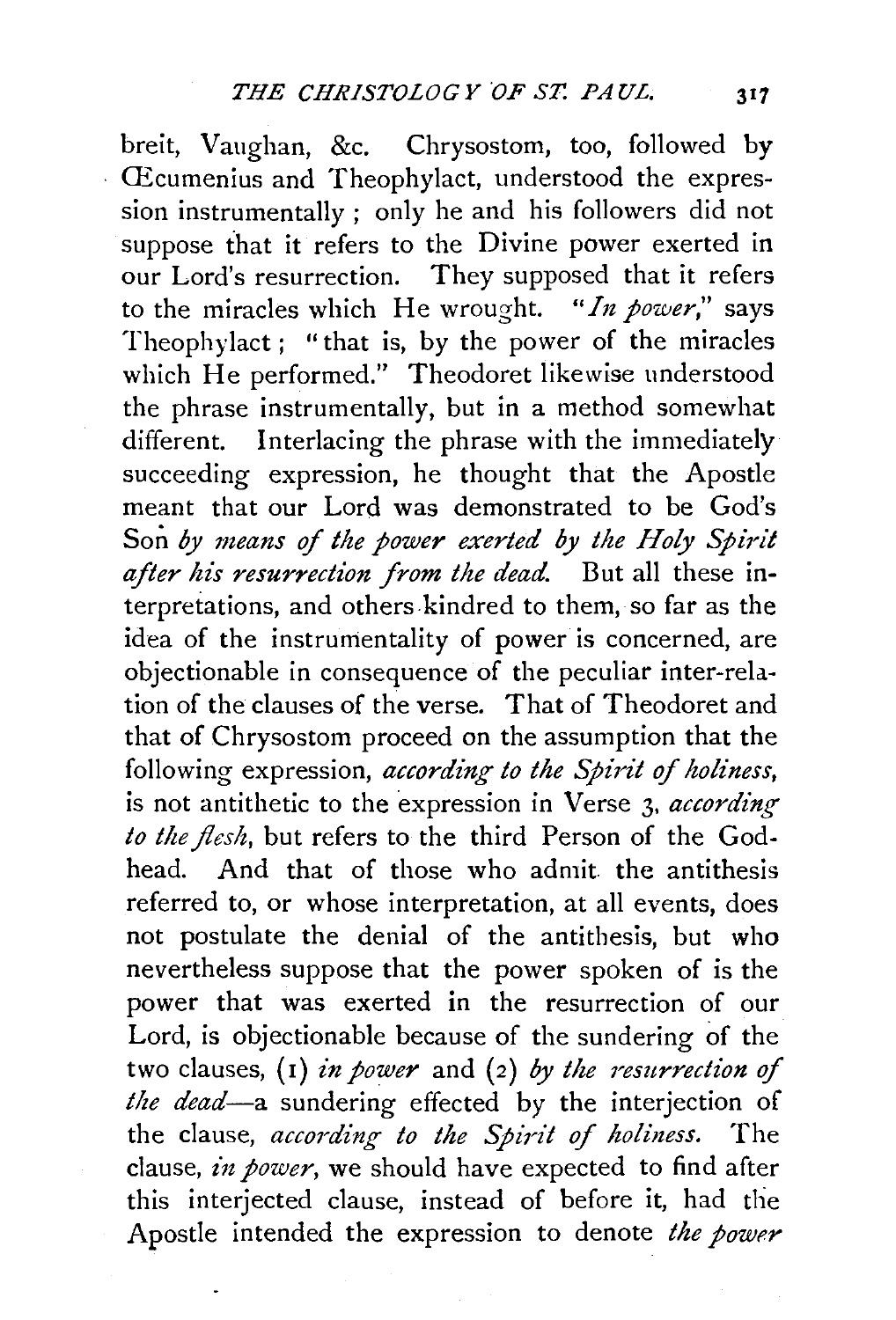*which was exerted in effecting the resurrection.* There are other reasons still, which will become apparent as we proceed, why we should lay aside all the phases of interpretation which assume that this expression, *in power,* denotes the means whereby our Lord was *determined to be God's Son.* 

It meets all the requirements of the case, if-on the model of such expressions as "a man *in Christ"*  (2 Cor. xii. 2), "a man *under authority"* (Matt. viii. 9), "a son *in faith"* (1 Tim. i. 2), "a faithful minister *in the Lord"* (Eph. vi. 21)—we regard the phrase as a qualitative adjunct of the expression, *God's Son-"* God's Son in power;" that is, *God's Son existing in the element* of power, God's Son in the possession of power, God's *Son in that state of things which is power.* 

Our Saviour, when viewed on the inferior side of his being, that side on which He was genealogically allied to David, was characterized by manifold infirmity. He hungered; He thirsted; He became wearied; He fainted. He was capable of dying. He died. He was crucified from weakness (εσταυρώθη εξ ασθενείας). And when his body was buried, it was, like all other exanimated bodies, "sown in weakness" (I Cor. xv. 43). Indeed, it was a matter of high moment that we should not have a high priest "who could not be (sympathetically) touched with *the feeling of our infirmitizs"* (Heb. iv. 15). Hence our Saviour "took part of flesh and blood" (Heb. ii. 14). Nevertheless, it was only on the one side of his complex being-his *theanthropic* being—that there was any scope for weakness. On the other He was ever *in power.* He was "the mighty God" (Isa. ix. 6). He was " the Almighty" (Rev. i. 8). He was and is "the power of God" (I Cor. i. 24). He was made our great High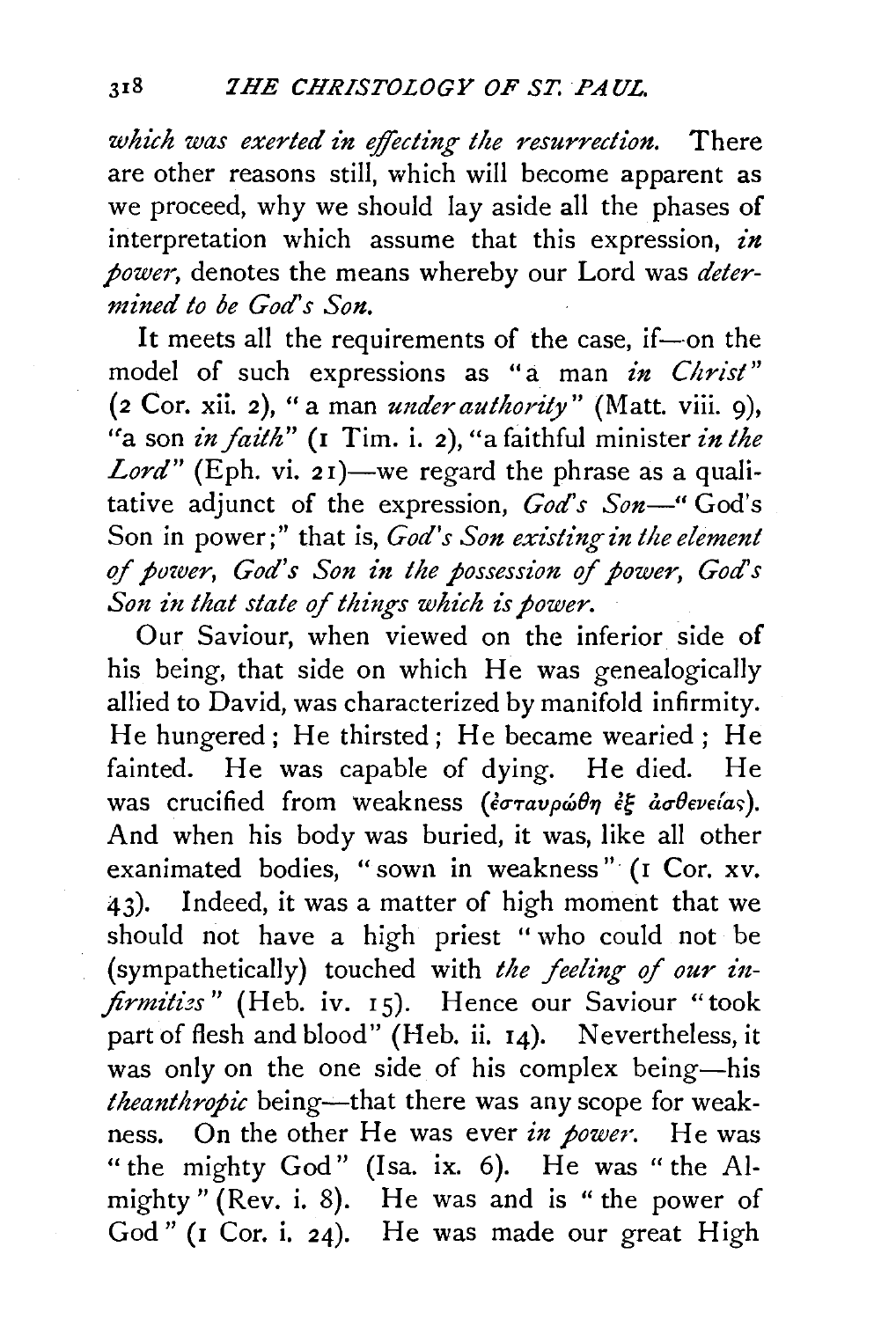Priest "after the *power* of an endless life" (Heb. vii. <sup>I</sup>6). And hence He is *"able* to save them to the uttermost who come unto God by him" (Heb. vii. 25). Even while He was on earth, He manifested, very gloriously, his Divine power. Thence emanated his miracles. "Virtue," that is, *power* ( $\delta \omega_{\mu}$ , "went out) of him" (Mark v. 30). *With power* ( $\delta v$ *ivaµel*), as well as with authority ( $i\xi o\nu\sigma i\alpha$ ), He "commanded the unclean spirits, and they came out" of their victims (Luke iv. 36). He also communicated of his power to his disciples. He gave them power and authority over all demons and to cure diseases (Luke ix. I). And, after he ascended, his power had still wider and more unfettered scope. His sceptre is "a rod of *strength*" ( $\delta v \alpha \mu \epsilon \omega s$ : see Psa. cx. 2). If need be, it can be "a rod of iron" (Psa. ii. 9). His power was exerted through his disciples in the working of miracles (Acts iii.  $12-16$ ). It was experienced within them, in ethical results, which were akin to moral miracles. He said to Paul, "My grace is sufficient for thee; for my strength-my  $\delta \acute{\omega}$ uus-is made perfect in weakness." . " Most gladly, therefore," continues the Apostle, ''will I rather glory in my infirmities, that *the power* of *Christ* may rest upon me" (2 Cor. xii. 9). He says again, in language that exhibits a glorious reflex in miniature of the Saviour's omnipotence, "I can do all things "-all things which it beseems me to do-"through Christ who *strengtheneth* me" ( $\epsilon \delta \nu \nu \alpha \mu \omega \nu \nu \nu$ : see Phil. iv. 13). He sought likewise to know more and more the "power of Christ's resurrection," which is just the power of Christ as risen (Phil. iii. 10). And hence both in terrestrial and in celestial ascriptions of praise, the words are befitting, " Worthy is the Lamb that was slain to receive [the acknowledgment of] *power,"* as well as "riches, and wisdom, and